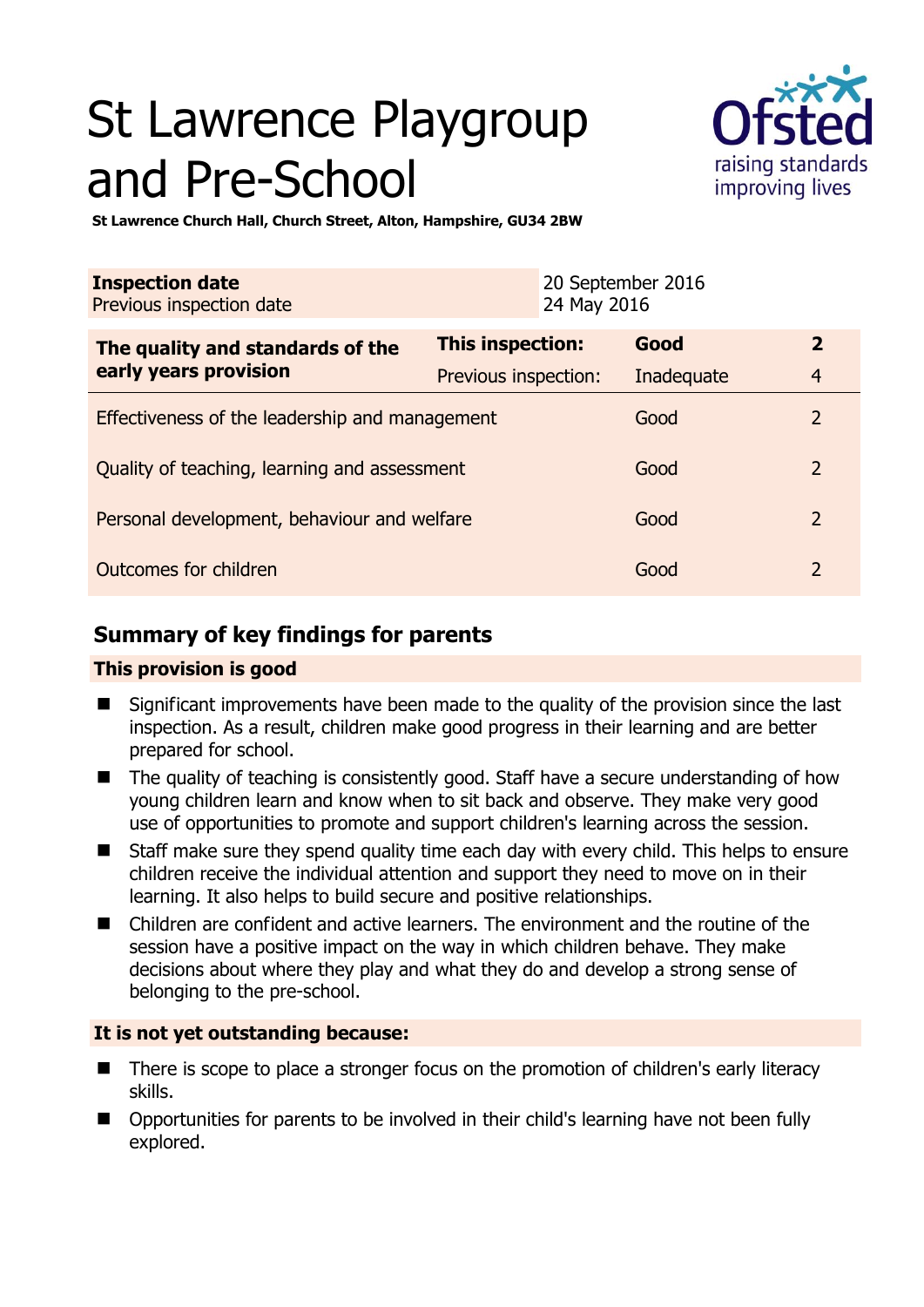# **What the setting needs to do to improve further**

### **To further improve the quality of the early years provision the provider should:**

- $\blacksquare$  strengthen the promotion of children's early reading skills, with particular regard to older children's understanding of sounds and letters
- $\blacksquare$  introduce ways to share information more regularly with parents about what their child is learning and offer suggestions as to how parents can support and extend this at home.

## **Inspection activities**

- The inspector observed the quality of teaching and its impact on children's learning, both indoors and outdoors.
- The inspector spoke with staff and children at suitable times throughout the inspection.
- The inspector spoke to a number of parents during the inspection and took account of their views.
- The inspector conducted a joint observation with the manager.
- $\blacksquare$  The inspector held a meeting with the manager.
- The inspector looked at a range of documentation, including evidence of staff suitability; records of the progress children have made; evidence to show improvements have been made, and the working development plan for the pre-school.

#### **Inspector**

Gill Wallace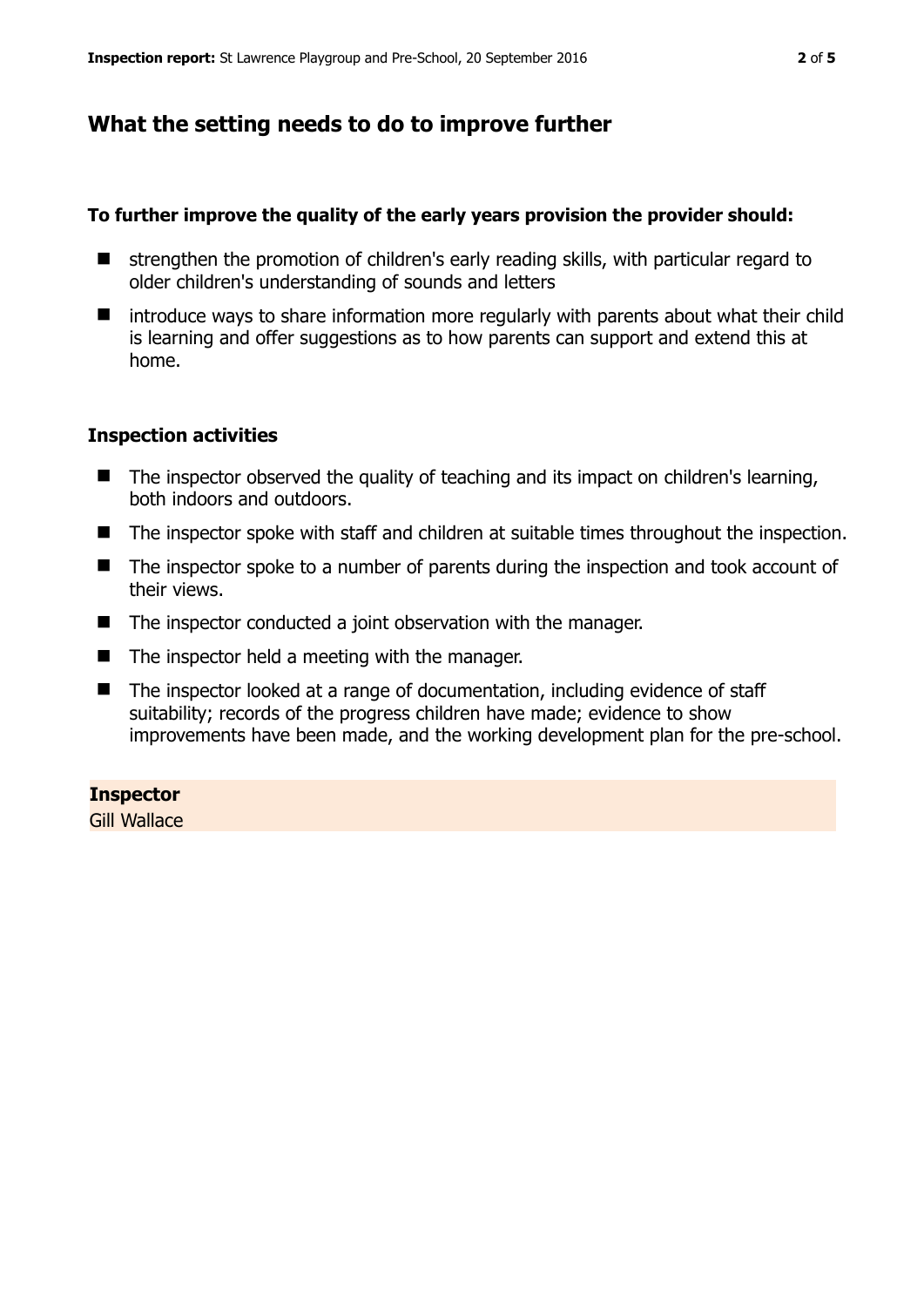# **Inspection findings**

## **Effectiveness of the leadership and management is good**

Arrangements for safeguarding are effective. Staff know the procedures should they have concerns about a child and improved arrangements are in place to recruit staff. Effective supervision meetings, and monitoring of practice, mean staff know what is expected of them and identify how to further develop their skills. The manager prioritises areas for development effectively in order to bring about the most improvement for children. Secure systems are in place to monitor the progress that individual children make as well as groups of children. Leaders have an accurate picture of what each child is able to do. They identify gaps and variations in children's learning and seek appropriate support and intervention as quickly as possible. Relationships with parents are good; although leaders have yet to fully consider how to involve parents more in their child's learning.

# **Quality of teaching, learning and assessment is good**

Staff skilfully adapt their teaching to support and challenge individual children. For example, younger children sort bears into two different colours, while older children sort the same bears into different colours and sizes. Staff help children explore their imagination. For example, staff help children to write and draw menus to take orders in the cafe. Staff use specific resources that children like, such as a favourite puzzle, to help extend their understanding of number. Children are confident speakers because staff model language well and talk to children about what they are doing. Staff listen to children and value what they have to say. There are fewer opportunities, however, for older children in particular to learn about sounds and letters in order to better support the development of their early reading and writing skills.

## **Personal development, behaviour and welfare are good**

Children's behaviour is good because they are actively engrossed in activities and engaged in their learning. Staff prioritise helping children to learn how to stay safe. For example, children talk about safe ways to use the climbing frame and slide and learn how to use knives correctly as they cut fruit. Children learn to play well together and value one another and staff talk to them about being kind to their friends. Children are confident and familiar with the routine, including the youngest of children. Staff ensure favourite toys are available for when new children arrive; this helps them to settle quickly and feel secure in the pre-school.

## **Outcomes for children are good**

Children persevere and show good concentration and a sense of pride when they successfully complete tasks and activities for themselves. They show good levels of independence and begin to develop a sense of responsibility, for example as they take turns to be the 'helping hands' and prepare snack. Children think through their ideas and solve their own problems because staff question them and give them time to work things out for themselves. For example; children work out how to successfully balance the tube in the drain pipe so they have both hands free to pour the jug of water into the tube. Children are curious and enjoy expressing their imagination. For example, they delight in searching for bugs and making fairy cakes for everyone in the mud kitchen outside.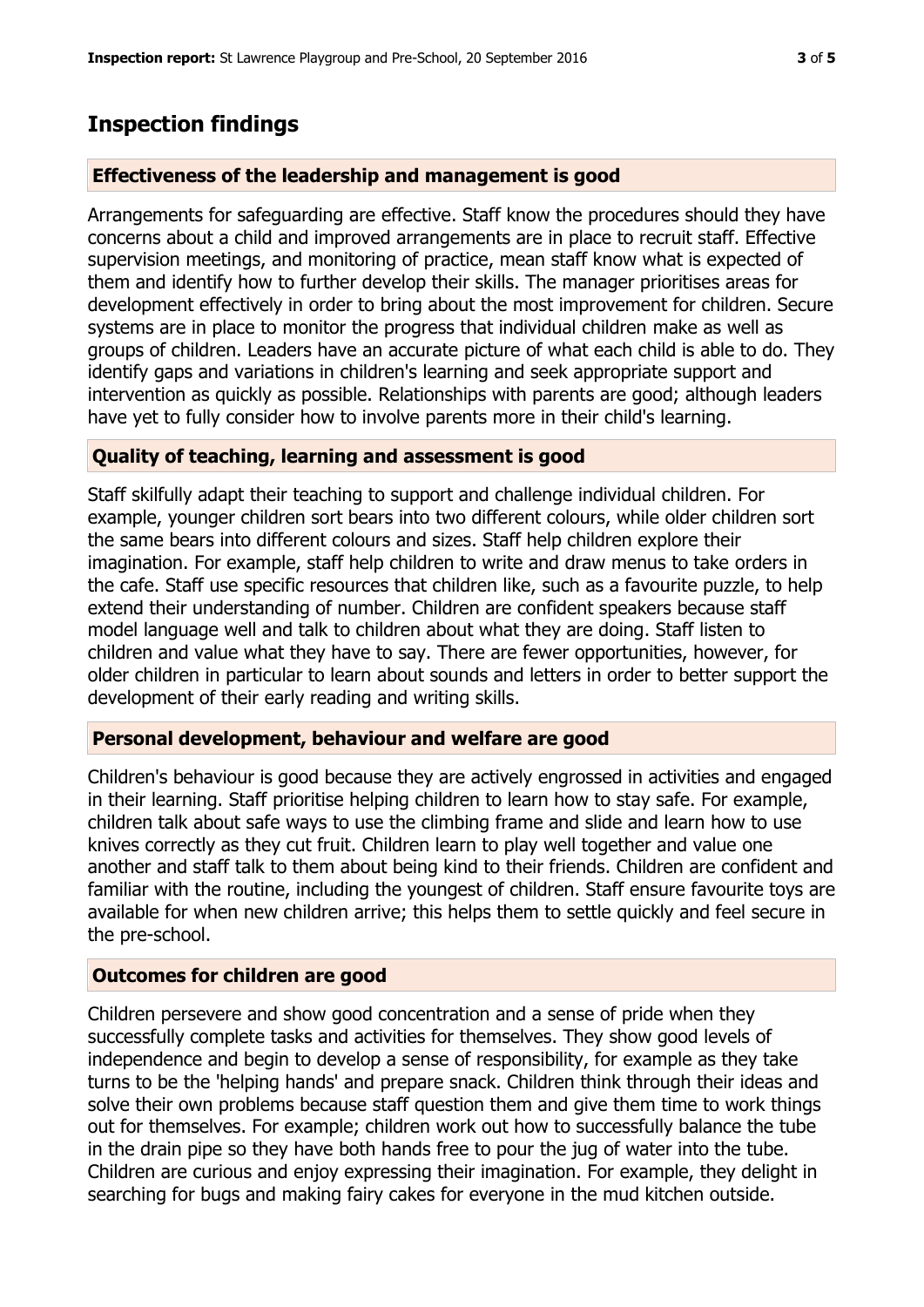# **Setting details**

| Unique reference number                             | 109848                                                                               |  |
|-----------------------------------------------------|--------------------------------------------------------------------------------------|--|
| <b>Local authority</b>                              | Hampshire                                                                            |  |
| <b>Inspection number</b>                            | 1067315                                                                              |  |
| <b>Type of provision</b>                            | Sessional provision                                                                  |  |
| Day care type                                       | Childcare - Non-Domestic                                                             |  |
| <b>Registers</b>                                    | Early Years Register, Compulsory Childcare<br>Register, Voluntary Childcare Register |  |
| Age range of children                               | $2 - 8$                                                                              |  |
| <b>Total number of places</b>                       | 24                                                                                   |  |
| Number of children on roll                          | 11                                                                                   |  |
| <b>Name of registered person</b>                    | St Lawrence Playgroup And Pre-School Committee                                       |  |
| <b>Registered person unique</b><br>reference number | RP901940                                                                             |  |
| Date of previous inspection                         | 24 May 2016                                                                          |  |
| <b>Telephone number</b>                             | 07947437352                                                                          |  |

St Lawrence Playgroup & Pre-school opened in 1974 and registered in 1992. It is located in Alton, Hampshire. It is open Monday to Friday during school term time from 9am to 12 noon. The pre-school employs two staff, including the manager, both of whom hold level 3 early years qualifications.

This inspection was carried out by Ofsted under sections 49 and 50 of the Childcare Act 2006 on the quality and standards of provision that is registered on the Early Years Register. The registered person must ensure that this provision complies with the statutory framework for children's learning, development and care, known as the early years foundation stage.

Any complaints about the inspection or the report should be made following the procedures set out in the guidance 'Complaints procedure: raising concerns and making complaints about Ofsted', which is available from Ofsted's website: www.gov.uk/government/organisations/ofsted. If you would like Ofsted to send you a copy of the guidance, please telephone 0300 123 4234, or email enquiries@ofsted.gov.uk.